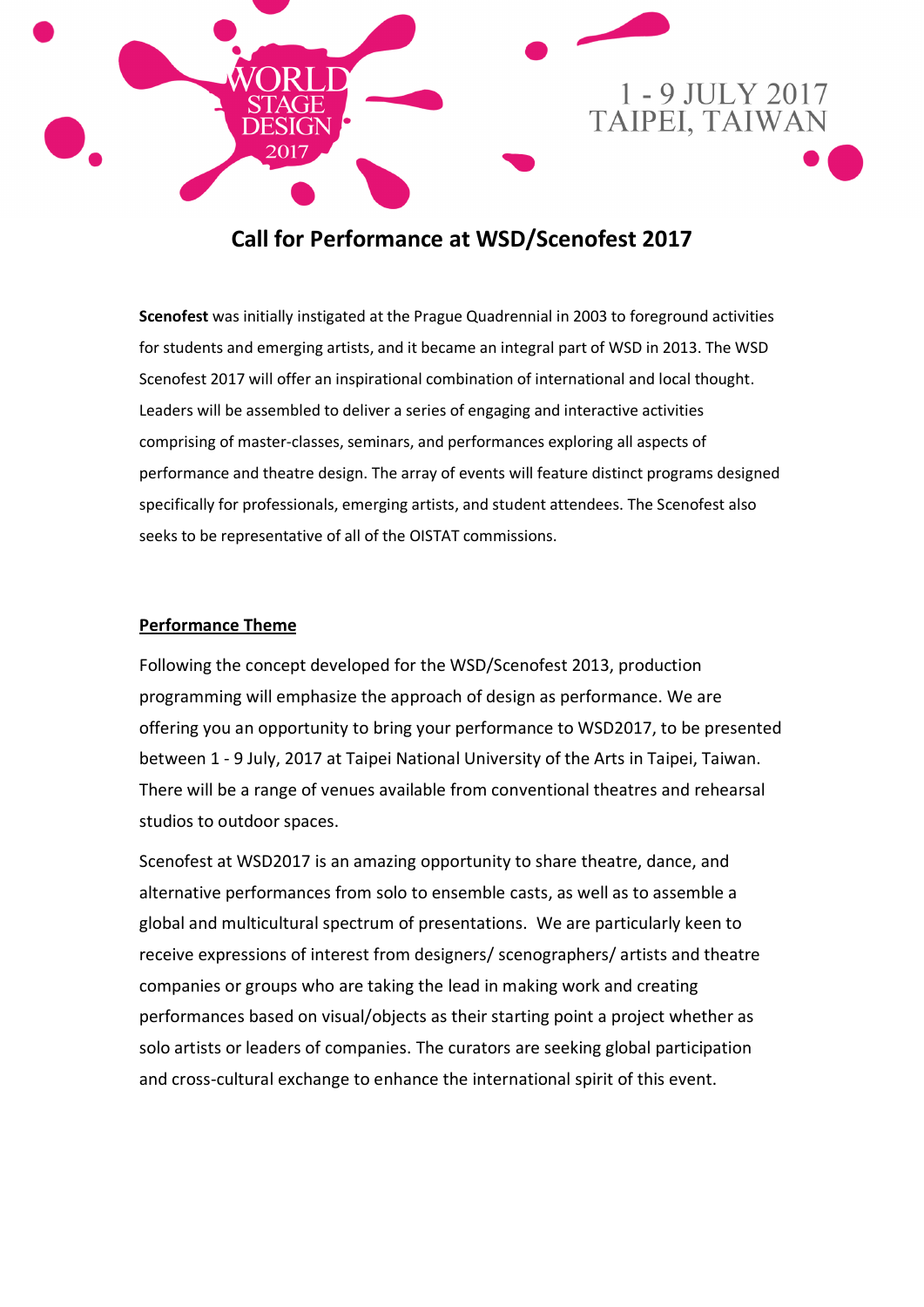



#### **Performance Submission Details**

Performances should be around 60 minutes in length. We are aiming for each performance to be shown two or three times. Companies bringing performances are invited to consider also making a presentation, delivering a workshop, or holding a Q&A session that shares the work process. If you would like to make a presentation or deliver a practical workshop related to the performance, then please indicate your interest on the form online.

The WSD2017 Executive Committee will make the final selection from the submissions for performances. We will contact the finalists to coordinate all of the details required, including the performance venue information and technical needs.

**The final selection for** WSD2017 will require the selected artists/companies to take responsibility for the transport of their performance to and from Taipei. WSD2017 will provide the venue, technical facilities, accommodation and production and technical crew for the load in, operation, and load out.

WSD2017 reserves the right to photograph all events within the World Stage Design 2017 program and to use the imagery to publicize and document the event. All images used will be fully credited with the Artist/ Company's details.

Your proposal to WSD2017 must be submitted via the online form on the website at [www.wsd2017.com](http://www.wsd2017.com/) between 15 June and 15 September 2016. Before you submit your performance application, you need to register for WSD2017 at [www.wsd2017.com/register](http://www.wsd2017.com/register) **Please provide all detailed information required.**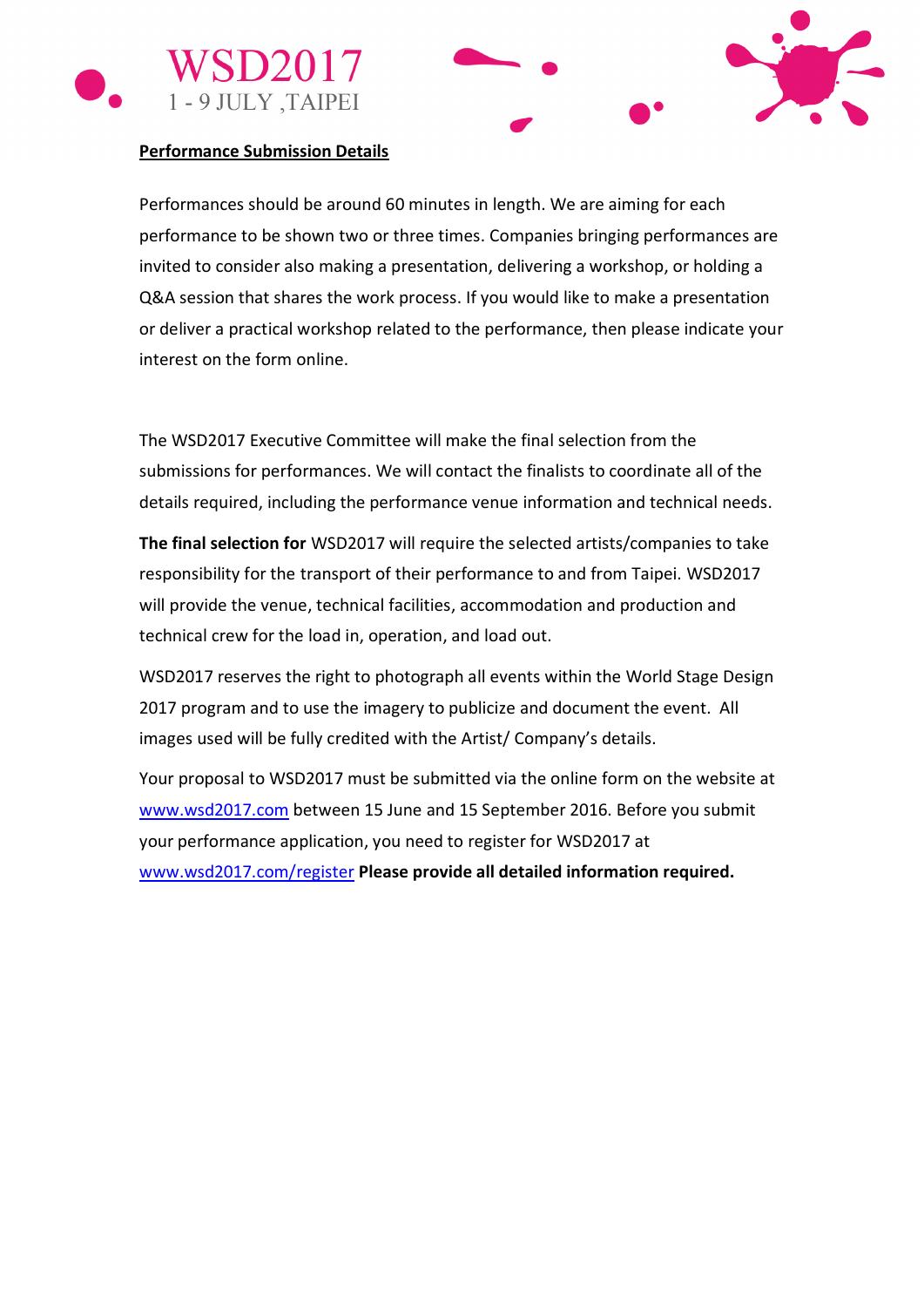



## **IMPORTANT DATES**

| 15        | Jun        | 2016 | Online application to WSD/Scenofest 2017 Performance           |
|-----------|------------|------|----------------------------------------------------------------|
|           |            |      | begins                                                         |
| 15        | Sep        | 2016 | Online application of WSD/Scenofest 2017 Performance<br>closes |
| 10        | <b>Dec</b> | 2016 | Announcement of selected Performances                          |
| 30        | Mar        | 2017 | Confirm all the detailed requirements of Performance           |
| $01 - 09$ | Jul        | 2017 | WSD2017 (Exhibition and Scenofest)                             |
| $03 - 04$ | Jul        | 2017 | <b>OISTAT Congress</b>                                         |
| 09        | Jul        | 2017 | Closing of WSD2017                                             |





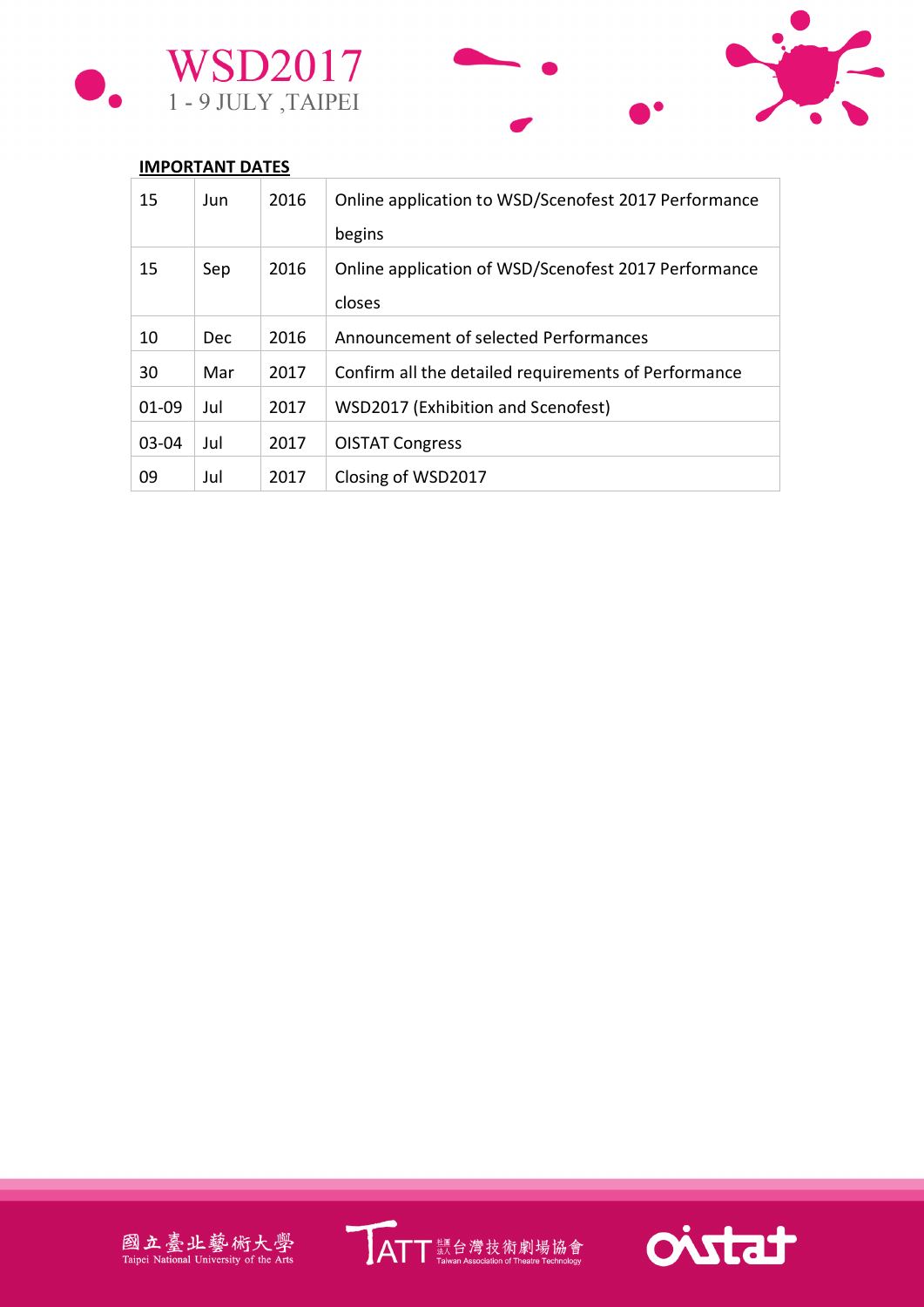



**Call for Performance at Scenofest of WSD2017**

Please fill the application form online via the website at [www.wsd2017.com](http://www.wsd2017.com/)

**between 15 June and 15 September 2016.** Please make sure you register before

you apply for WSD2017 at [www.wsd2017.com/register](http://www.wsd2017.com/register)

(Should any company/artist have difficulties with online application please contact [info@wsd2017.com](mailto:info@wsd2017.com) for assistance.)

| <b>Title of Performance</b>                                                                                                   |                         |
|-------------------------------------------------------------------------------------------------------------------------------|-------------------------|
| Name of Company/ Artist:                                                                                                      | City and Country        |
| Name of Contact Person:                                                                                                       | <b>Email Address</b>    |
| Company/ Artist Address:                                                                                                      |                         |
| Contact Phone No.                                                                                                             |                         |
| Company Link / Website                                                                                                        |                         |
| Video Link / Website                                                                                                          |                         |
| Description of Performance<br>(Max 150 Words)                                                                                 |                         |
|                                                                                                                               |                         |
| Length of Performance<br>(up to 60 minutes)                                                                                   |                         |
| Ideal Audience Numbers Per Session i.e<br>Restricted number max limit of/<br>Unrestricted dependent on venue<br>capacity only |                         |
| Please indicate if there is any age<br>restriction.                                                                           |                         |
| Date/s Available                                                                                                              | Within 1 to 9 July 2017 |
| <b>Number of Cast Members</b>                                                                                                 |                         |
| <b>Number of Crew Members</b>                                                                                                 |                         |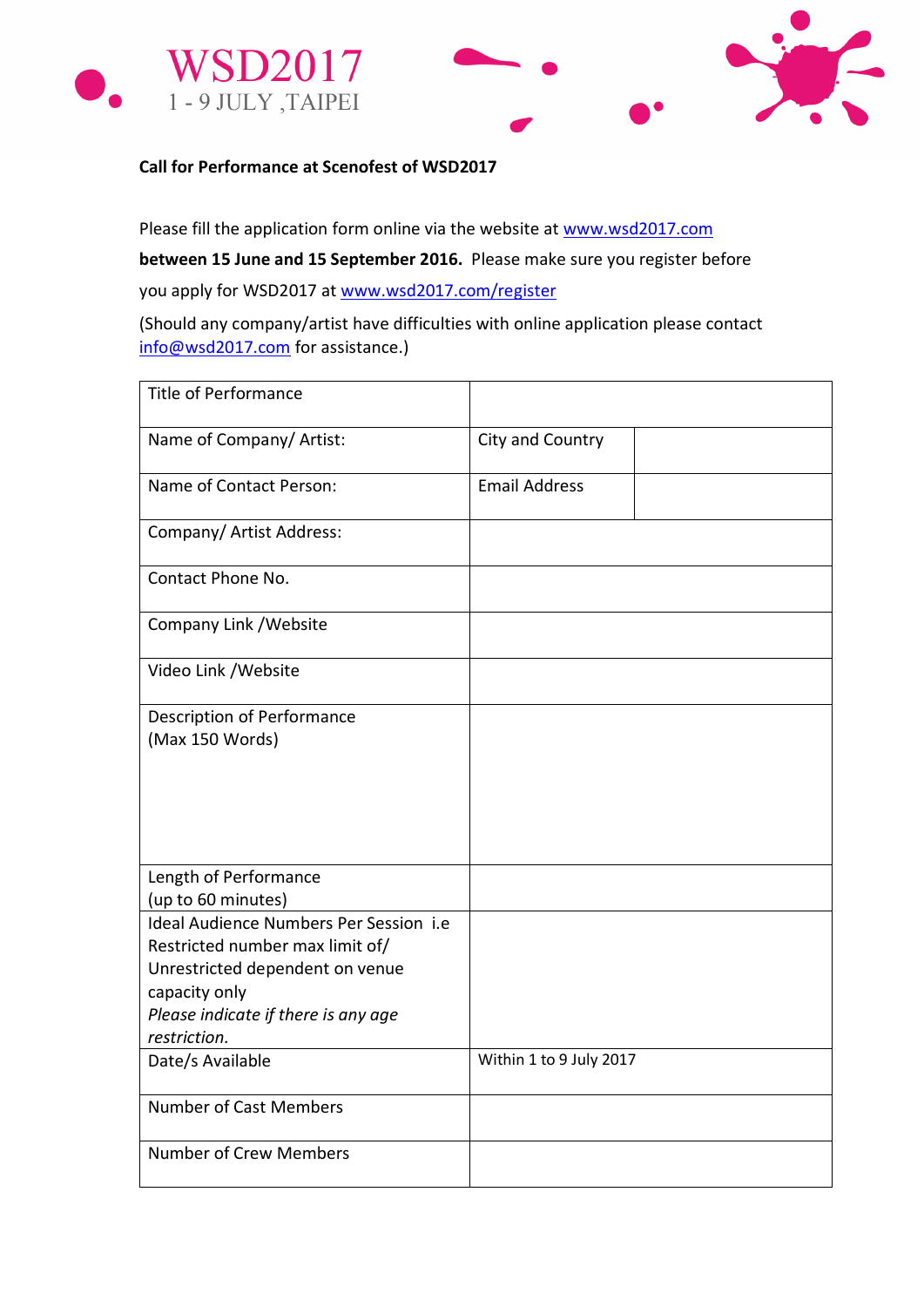



| <b>INITIAL TECHNICAL SPECIFICATION</b>    |  |  |  |  |  |
|-------------------------------------------|--|--|--|--|--|
| Venue Type Required                       |  |  |  |  |  |
| i.e. Workshop space/ rehearsal space/     |  |  |  |  |  |
| performance space outdoor / indoor        |  |  |  |  |  |
| Usual / Load-in Time Needed               |  |  |  |  |  |
| Usual On Stage Rehearsal/Sound Check Time |  |  |  |  |  |
| Needed                                    |  |  |  |  |  |
| Performance Running Time                  |  |  |  |  |  |
| Usual load-out Time Needed                |  |  |  |  |  |
| <b>Technical Responsible Contact</b>      |  |  |  |  |  |
| <b>Lighting Requirements</b>              |  |  |  |  |  |
| Sound Requirements                        |  |  |  |  |  |
| AV Requirements                           |  |  |  |  |  |
| <b>Additional Specific Requirements</b>   |  |  |  |  |  |
|                                           |  |  |  |  |  |

#### **Any additional information**

**Upload A Maximum Four Images** (Images will be published online and in print, please include any photographer or performer credit details needed for images. Images resolution: min 300dpi)

| WORKSHOP, Q&A SESSION, Presentation |                 |  |  |  |
|-------------------------------------|-----------------|--|--|--|
| Would you like to have              | <b>WORKSHOP</b> |  |  |  |
|                                     | Q&A SESSION     |  |  |  |
|                                     | Presentation    |  |  |  |
| Room Set Up                         | Panel           |  |  |  |
|                                     | Circle          |  |  |  |
|                                     | Studio          |  |  |  |
| <b>Technical Requirements</b>       | Computer        |  |  |  |
|                                     | projector       |  |  |  |
|                                     | Screen          |  |  |  |
|                                     | Other           |  |  |  |
| Length                              | 60 minutes      |  |  |  |